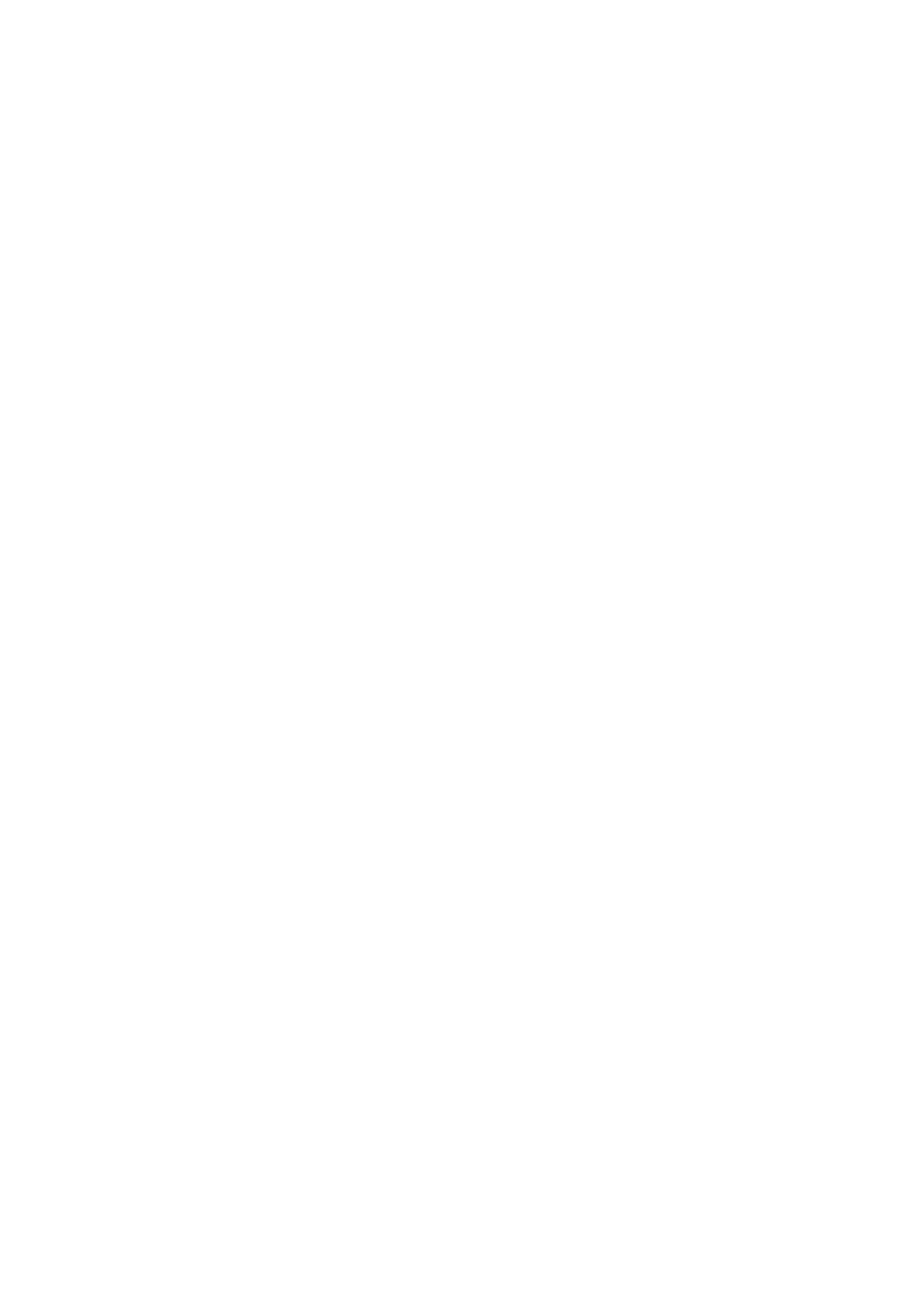

#### Disclaimer

The positions expressed in this paper are strictly those of the author and represent neither the opinion of the Wuppertal Institute nor of the German Federal Ministry for the Environment, Nature Conservation and Nuclear Safety.

The Wuppertal Institute is carrying out the "JIKO"-project on behalf of the German Federal Ministry for the Environment, Nature Conservation and Nuclear Safety.

**Internet** www.carbon-mechanisms.de

**Contact**  Lukas Hermwille Email: Lukas.hermwille@wupperinst.org

Wuppertal Institute for Climate, Environment and Energy GmbH Döppersberg 19 • 42103 Wuppertal • Germany

www.wupperinst.org

This work is published under Creative Commons Attribution – NonCommercial –NoDerivatives 4.0 International license | http://creativecommons.org/licenses/by-nc-nd/4.0/

June 2020



Cover Phot[o: Coal b](http://www.flickr.com/photos/20013727@N02/5832221847/)y Ken Ohyama on Flickr[, CC BY-SA 2.0](https://creativecommons.org/licenses/by-sa/2.0/)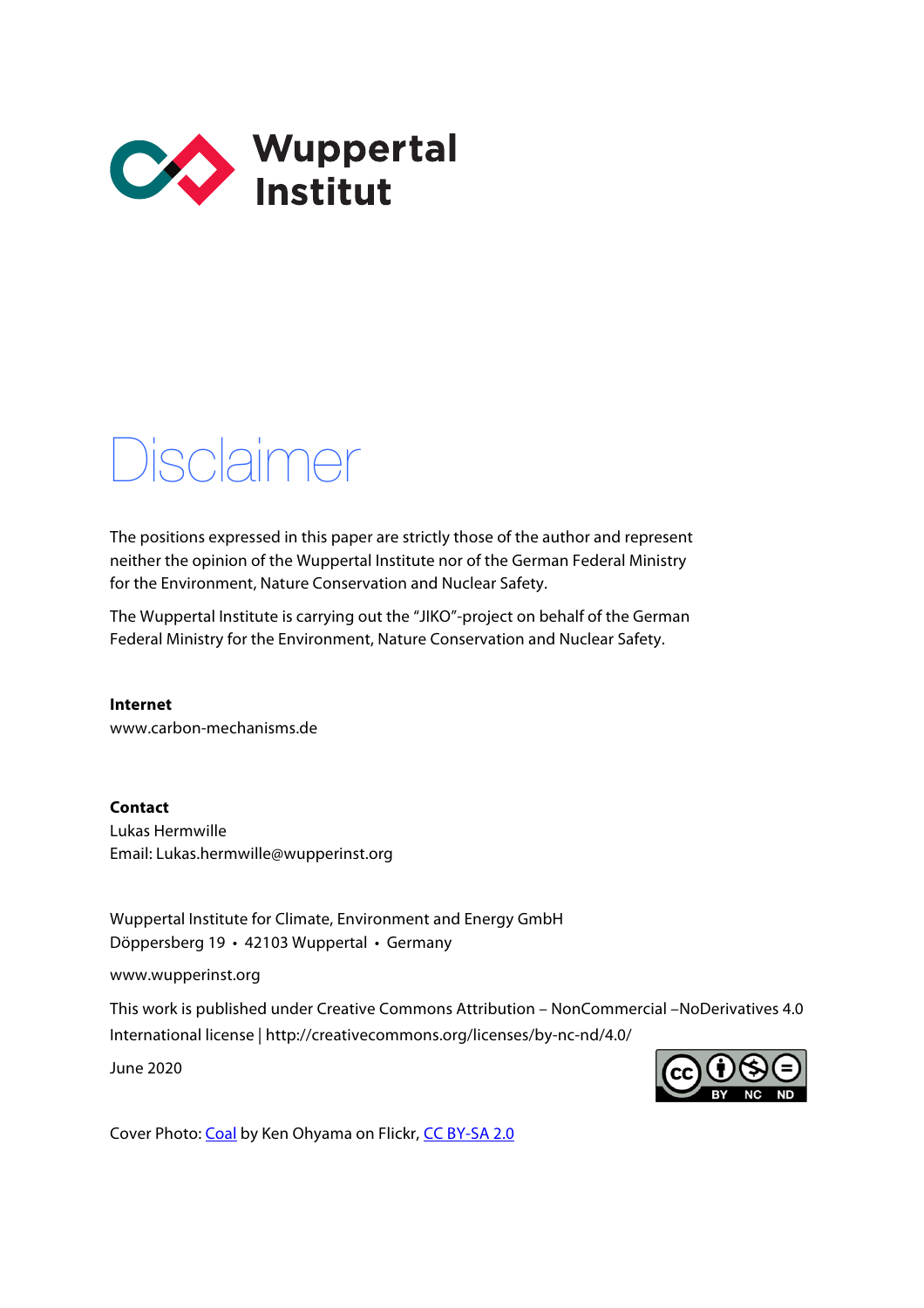#### **Reflecting the Dynamics**  Baseline setting under a future Art. 6.4 mechanism

Lukas Hermwille Nicolas Kreibich Christof Arens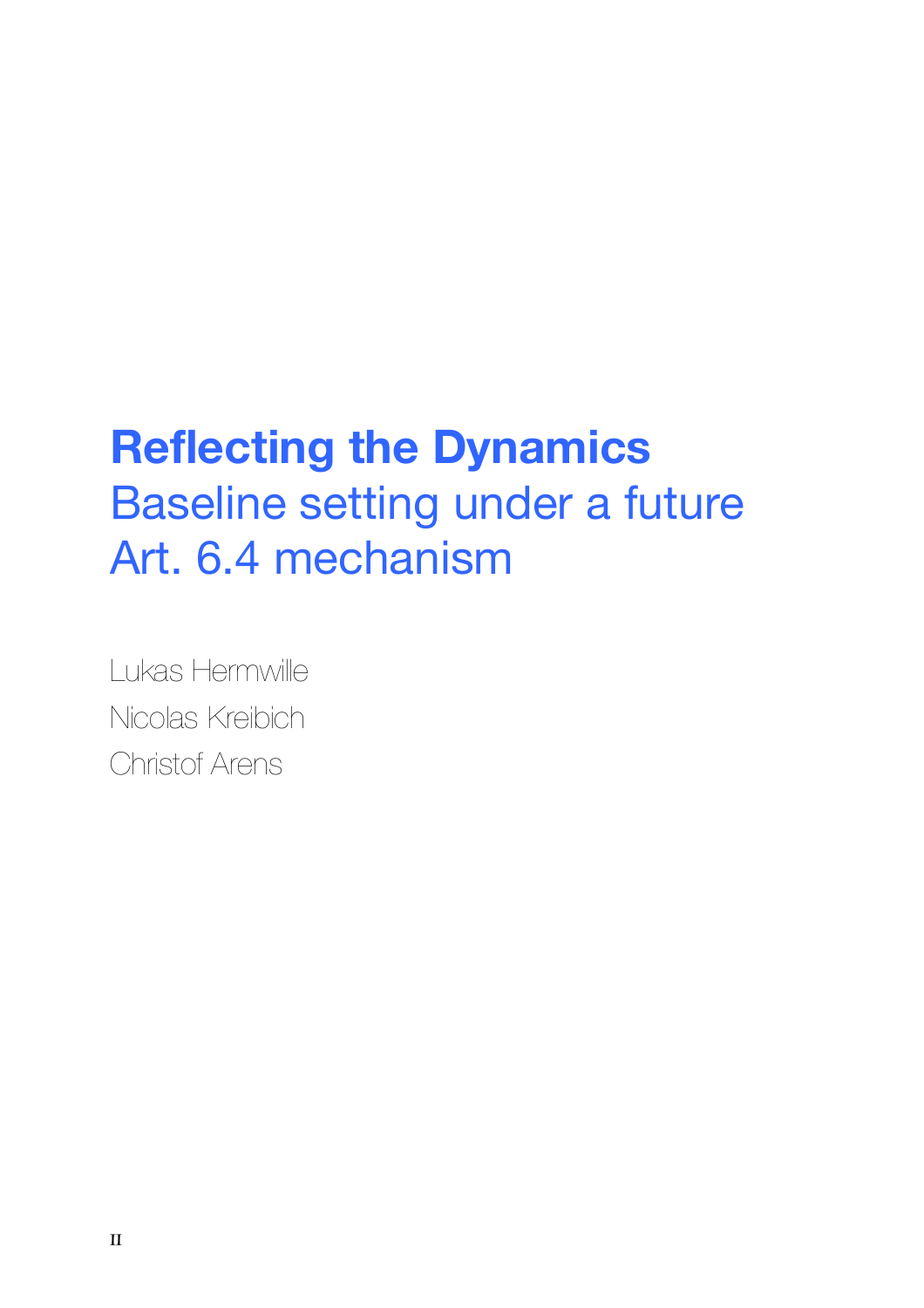### Background

With the entry into force of the Paris Agreement, the circumstances for market-based cooperation under the UNFCCC changed fundamentally: From 2020 onwards, all Parties must communicate Nationally Determined Contributions (NDCs) and implement actions intended to achieve them. Furthermore, there is a collective commitment to limit the global mean temperature increase to well below 2° Celsius. These new framework conditions will affect the functioning of market-based cooperation under Article 6 and must therefore also be reflected in the design and operation of the Article 6.4 mechanism. This webinar analysed how these fundamental changes might affect the role and functioning of crediting baselines as a reference to determine the mitigation impact achieved by a specific activity in the context of the Article 6.4 mechanism. Taking into consideration the current status of the Article 6.4 negotiations presented at the outset of the session, the webinar discussed experiences made under the CDM to then explore innovative approaches for establishing baselines that are aligned with the Paris Agreement.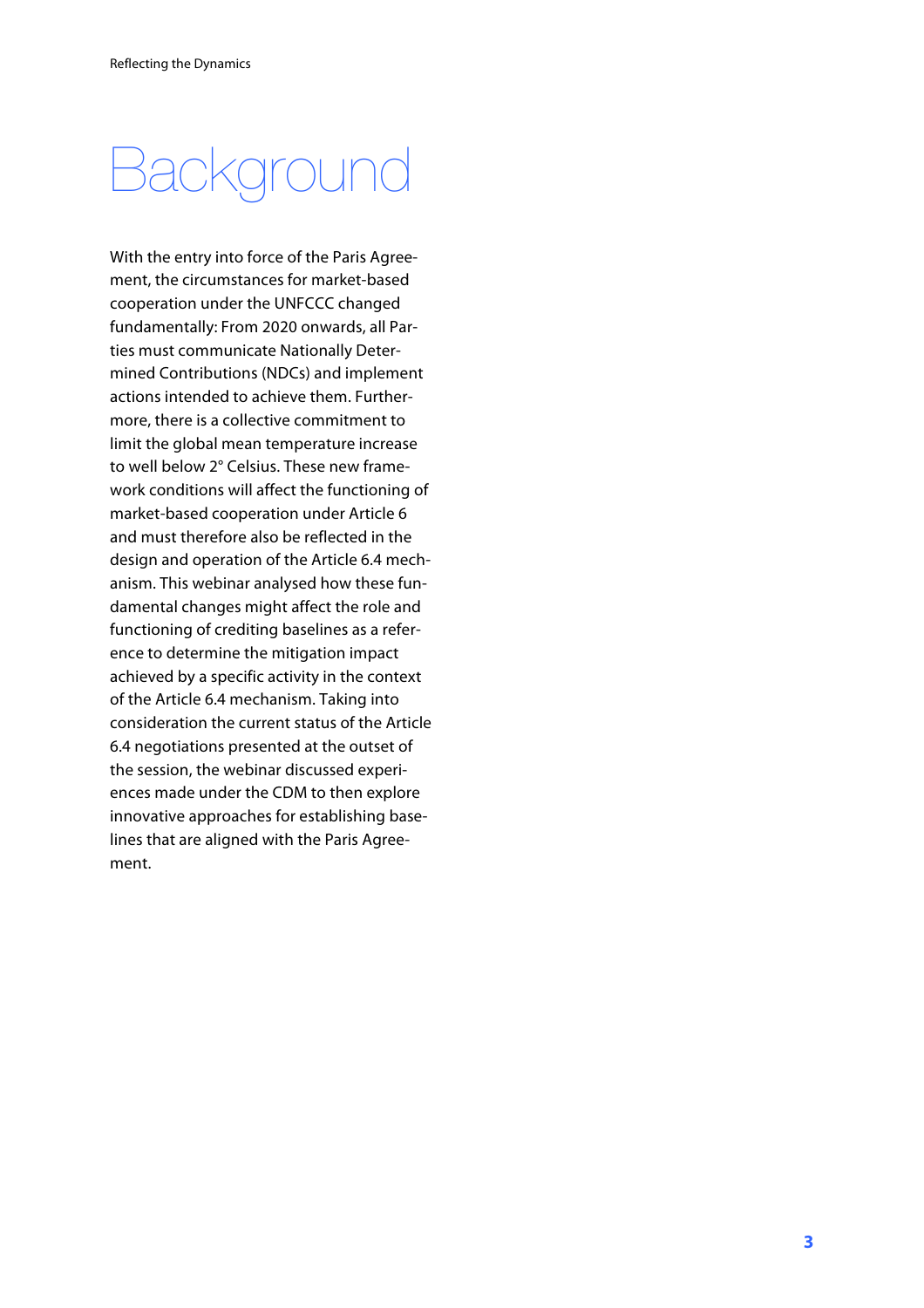## Presentations

The first presentation by **Aglaja Espalage (Perspectives)** provided an introduction to the topic and showed how the concept of baseline setting evolved from its origins under the Kyoto Protocol to its current status in the Article 6 negotiations. Ms Espelage highlighted the relevance of baseline setting as a key factor for preserving the environmental integrity of crediting. Under the Kyoto Protocol's project-based mechanisms different approaches were used and combined to define the crediting baseline as a reference scenario that depicts what would have happened in the absence of the mitigation activity. With the recent changes introduced with the Paris Agreement the applicability of these existing approaches is challenged and there are diverging views among Parties on whether and how these new circumstances should be reflected in baseline setting post-2020.

The Article 6.4 negotiations on baselines are therefore characterized by diverging positions among Parties - both regarding generic principles on how to take into account these new circumstances as well as in terms of the specific approaches for baseline setting. While some Parties (EU, AOSIS, AILAC) push for strong provisions that require methodologies to be linked to NDCs and Long-Term Strategies (LTS), others (LMDC and Arab Group) reject such requirements and instead favour less binding provisions. Differences also prevail with regard to baseline setting approaches with some Parties promoting performance-based benchmarks or Best-Available Technology (BAT) approaches (EU, AILAC Japan), while the others (LMDCs and the Arab Group) push for a menu approach that allows participants to freely choose from a list of baseline setting approaches. At

COP25 in Madrid, baseline setting became a crunch issue during the last days of the negotiations. However, Parties where unable to find an agreement on these issues and concurring approaches with different levels of conservativeness are still under discussion. Ms Espelage highlighted some of the challenges Parties will have to resolve in order to achieve a robust Article 6.4 mechanism. These include the formulation of clear and robust rules that are in line with the Paris Agreement while also being flexible enough for being applied to different types and scales of activities in different country contexts, the operationalization of key overarching principles and the development of robust processes for the development of new and revision of existing baseline setting methodologies.

Subsequently, **Luca Lo Re (IEA)** presented lessons learned from baseline setting under the CDM by focusing on the combined margin baseline methodology, which introduced a more sophisticated baseline setting approach for CDM projects in the power sector. The methodology combines the emission factor of existing power plants with the emission factor of prospective power plants whose construction and future operation would be affected by the proposed CDM activity. The weighted average of these two emissions factors then result in the combined margin, which is used as a crediting baseline for the proposed CDM activity.

Mr Lo Re presented findings of a recent analysis of how this approach was applied by different CDM activities, showing that the weighting of individual factors has led to very diverse crediting baselines. The findings indicate that it is crucial to robustly operationalize the conservativeness principle and to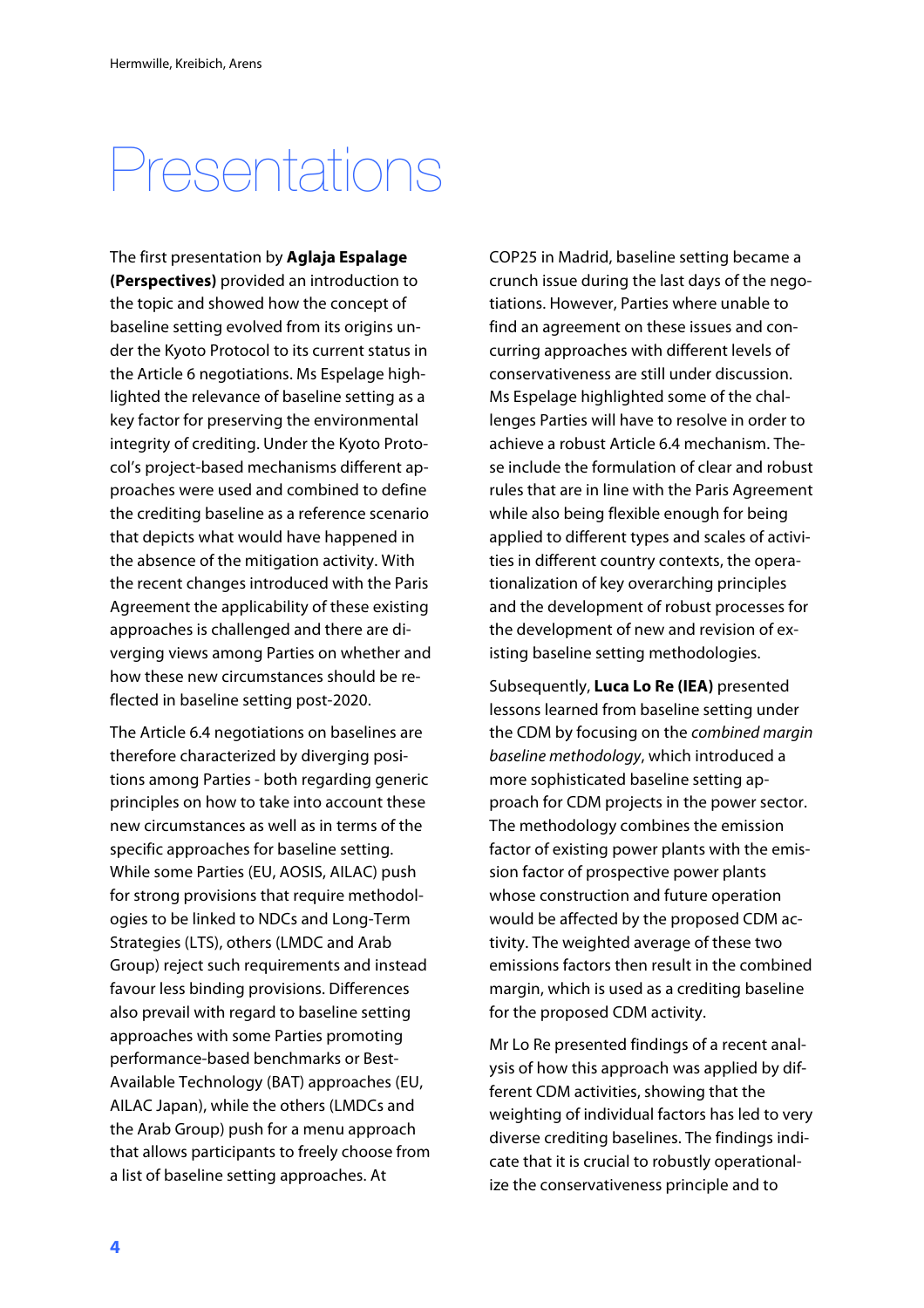closely monitor the application of baseline methodologies, a key lesson for future baseline setting methodologies under Article 6.4.

With regard to the transitioning methodologies from the CDM to Article 6.4. Luca Lo Re highlighted that this would require a case-bycase assessment to ensure conservativeness.

The full paper on which the presentation was based is available here:

[https://www.oecd.org/environment/cc/Desig](https://www.oecd.org/environment/cc/Designing-the-Article-6.4-mechanism-assessing-selected-baseline-approaches-and-their-implications.pdf) ning-the-Article-6.4-mechanism-assessingselected-baseline-approaches-and-theirimplications.pdf

How to deal with the discrepancy between the current (insufficient) status of climate policy and the action needed to address climate change in the context of setting crediting baselines was the focus of the third presentation. **Lukas Hermwille (Wuppertal Institute)** presented his Situation-Ambition Approach for baseline setting that is inspired by the combined margin methodology (see above) and which combines three elements: An IS-margin that represents where a specific sector stands at the moment, an OUGHTmargin as a normative element that defines how this specific sector should develop in the future, and a transition factor that defines how the crediting baseline will transition from the IS towards the OUGHT margin.

The current situation (IS-margin) could be determined by building on existing methodologies, BAU scenarios as well as econometric models. The OUGHT-margin could be derived from best available technology benchmarks. This, however, will only be possible for some sectors with homogenous products and/or production processes. Alternatively, the OUGHT-margin could be derived from host country's NDC, provided it is ambitious enough to be compatible with the well below 2°C target and can be broken-down into

sectors. Other possibilities to determine the OUGHT margin are deep decarbonisation scenarios derived from low GHG emission development strategies (LTS) or absolute mitigation targets, such as a full decarbonisation of the sector by a specific point in time.

The transition factor and specifically the transition period over which the shift in the relative weights of IS-margin and OUGHT-margin occurs needs to be aligned on the basis of which the OUGHT-margin is determined. If it is based on an NDC, for instance, the transition period should be the NDC period. By combining the three elements, this approach goes beyond the practice under the CDM that focused on improving the representation of the current status of climate policy. The Situation-Ambition-Approach, by contrast, introduces a normative factor and aligns the process of setting crediting baselines with the Paris Agreement.

The full paper on which the presentation was based is available here: www.carbon[mechanisms.de/en/dyn\\_baselines](https://www.carbon-mechanisms.de/en/2020/a-new-approach-for-dynamic-crediting-baselines/)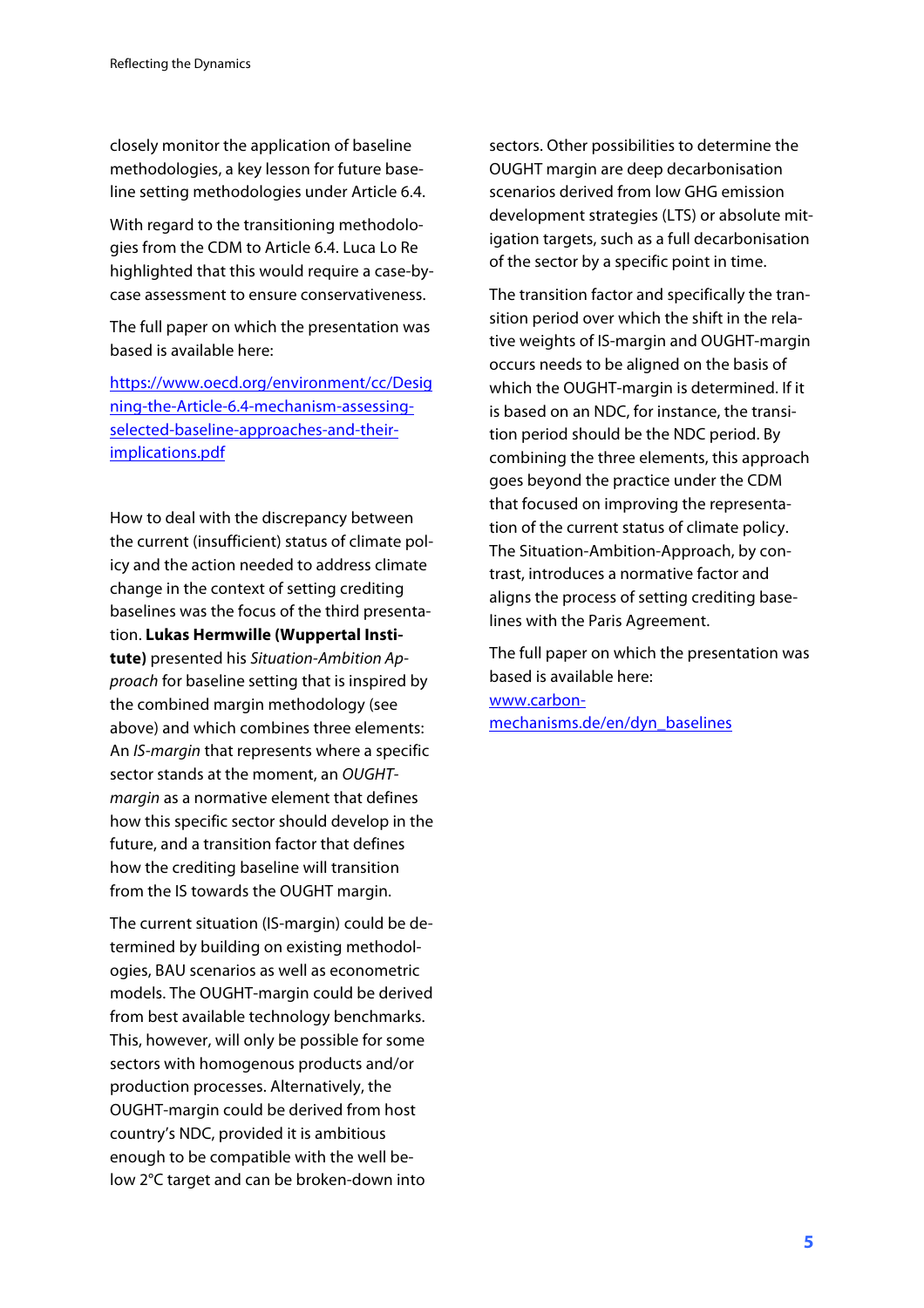# Panel discussion and Q&A session

In the subsequent panel discussion, **Axel Michaelowa (Perspectives)** and **Jürg Füssler (INFRAS)** shared their views and discussed key aspects with the presenters.

In his intervention, Axel Michaelowa reasserted the observations made by Luca Lo Re and he highlighted that the application of the combined margin approach had indeed led to perverse incentives regarding the choice of parameters and their weighting. The fact that the regulators have not identified and reacted upon these flaws shows the relevance of establishing a robust governance framework under the Article 6.4 mechanism.

Building on the Situation-Ambition Approach which he welcomed as being one of the few really new approaches on baseline setting he had seen for several years, Mr Michaelowa briefly outlined his own idea of how to align baseline setting with the long-term mitigation pathway of the Paris Agreement. The approach combines a classical baseline derived from existing methodologies with a socalled ambition coefficient that reflects the pathway of the Paris Agreement towards a net-zero world in the second half of the century. This ambition coefficient could transition from being 100% at the beginning towards zero. The point in time at which zero is to be reached would differ by country type and could be 2030 for developed countries and 2050 for developing countries. The coefficient could further be differentiated by building on a yet to define set of indicators, such as GDP per capita, cumulated historical emissions, mitigation potentials and possibly also

vulnerability. Mr Michaelowa highlighted that even ambitious crediting baseline will not eliminate the need to test the additionality of individual activities in the future if market mechanisms are to make a valuable contribution to climate change mitigation.

The second discussant, Jürg Füssler, stated that the analysis of the application of the combined margin approach is highly relevant as the findings indicate how important a robust governance structure is for dealing with conflicts of interests and that having a strong rulebook is not sufficient. He underscored that in order to avoid future conflicts of interest, baselines will have to be set in a way that allows NDCs to progress and become more ambitious over time. The Situation-Ambition Approach and other dynamic baseline approaches could be a good starting point for dealing with this challenge and they could also be used for dealing with the risk of overselling, which currently discourages many countries from engaging under Article 6. With regard to the individual parameters used for defining the baseline, one key question relates to the level at which these will be defined: While some parameters could be defined globally, others could be set at country level or for a group of countries. Mr Füssler underscored that finding robust baseline setting approaches will be crucial for the future role of market-based cooperation.

During the subsequent Q&A session, the participants highlighted individual aspects and identified aspects that require further analysis.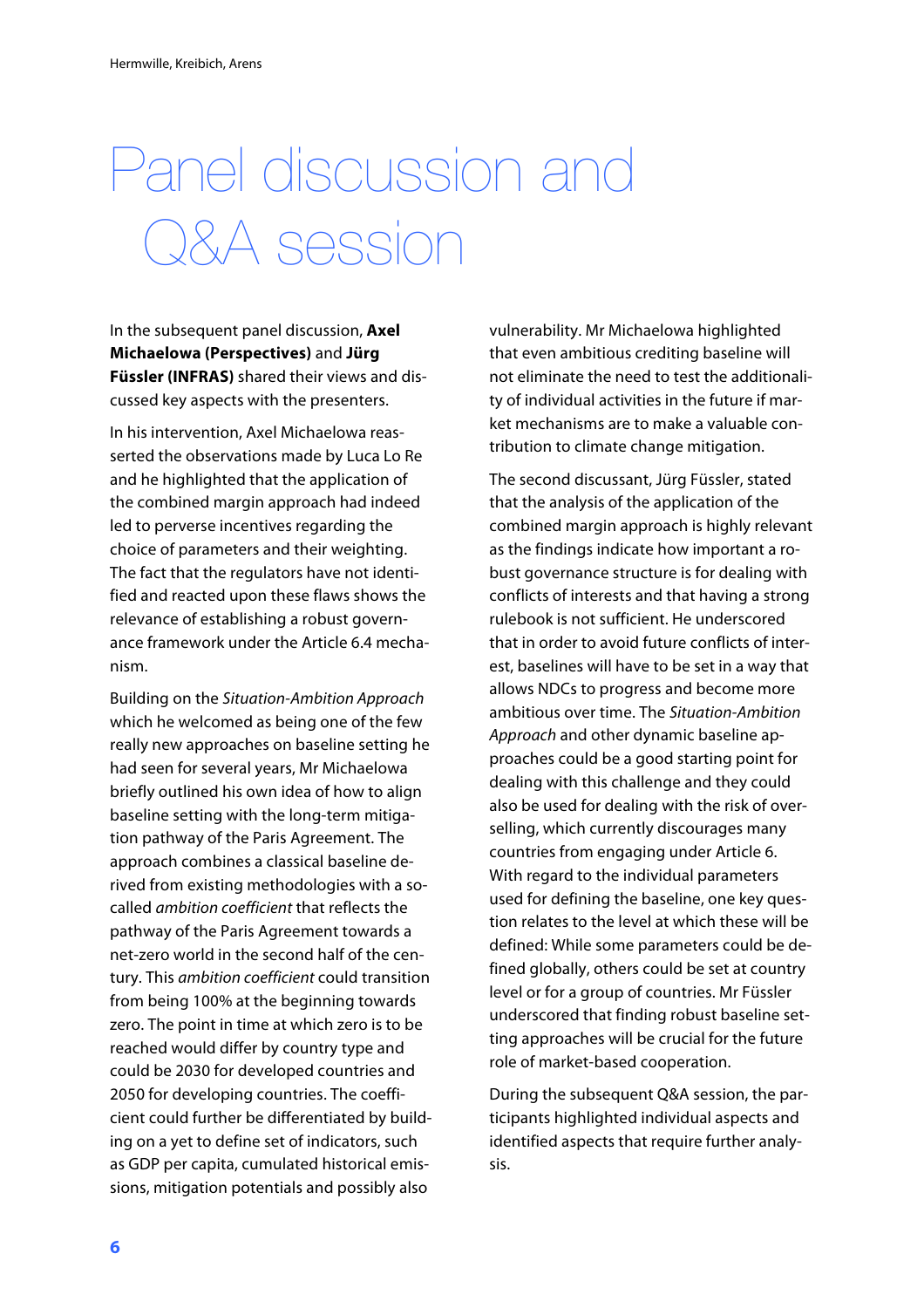One aspect that has been identified to be of key relevance and which needs further consideration in the future is the **governance of baseline-setting**. A robust governance structure will be crucial for the operationalisation of the baseline setting approach as such. Experience from the CDM has shown that is not only important to develop a robust rulebook but that its application must also be governed by legitimate and robust bodies. Governance will be relevant to ensure that the baseline setting process aligns with basic principles, such as conservativeness and transparency. Participants agreed that there is a need to further explore the roles and functions required to ensure robust governance and how these could be integrated into existing governance of Article 6.4. Robust procedures with clear timelines and responsibilities where deemed to be particularly relevant if baselines are adjusted over time.

The actual need and degree by which key parameters of the **baseline should be adjusted** was an issue intensively discussed among participants. While some maintained that only the current situation (IS-margin) should be adjusted while the OUGHT-margin is to remain fix against pre-defined Paris objectives, others pointed towards adjusting both. While a majority of participants underscored the need to adjust both parameters in order to reflect political realities many raised concerns that these adjustments could lead to increased uncertainty.

More generally, participants highlighted that innovative crediting baseline setting approaches such as the Situation-Ambition-Approach could have **adverse impacts on activity proponents and investors**. Some participants raised concerns that the supply of credits could become even less predictable than today if the crediting baseline is adjusted over time. Participants also highlighted that it will be important to take into

account the effect the adjustments of crediting baselines could have on different types of activities and how they could impact projects in the course of their implementation. Multiple revisions could for instance make smaller projects in least developed countries unviable. Activity proponents will also need certainty regarding the applicability of baselines. Will existing baselines remain eligible after they have been updated? In reacting towards these concerns, panellists indicated that there are different ways to strengthen trust and predictability of activity proponents and investors from the private sector. One possibility is to build the adjustment process into the design of the baseline setting approach. By including key assumptions into the structure of the baseline setting approach these could provide increased levels of trust and reduce uncertainty.

Another aspect highlighted by participants is the impact the introduction of the Situation-Ambition-Approach under the Art. 6.4 mechanism could have on the **relationship between Article 6.4 and Article 6.2**. Some participants raised concerns that introducing such an ambitious approach could lead to a preference for implementing activities under Article 6.2. While it was generally agreed that this issue will be difficult to solve, it was highlighted that the lack of grip on Article 6.2 should not lead to a situation in which 6.4 is designed with limited integrity. Instead, Parties willing to promote environmentally sound market-based cooperation could form high ambition carbon clubs and integrate these approaches into their Article 6.2 activities. Consequently, participants further highlighted that it will be important to explore ways to include ambitious baseline-setting approaches also under Article 6.2.

Closely linked to the need to establish a level playing field between Article 6.2 and Article 6.4 some participants highlighted that there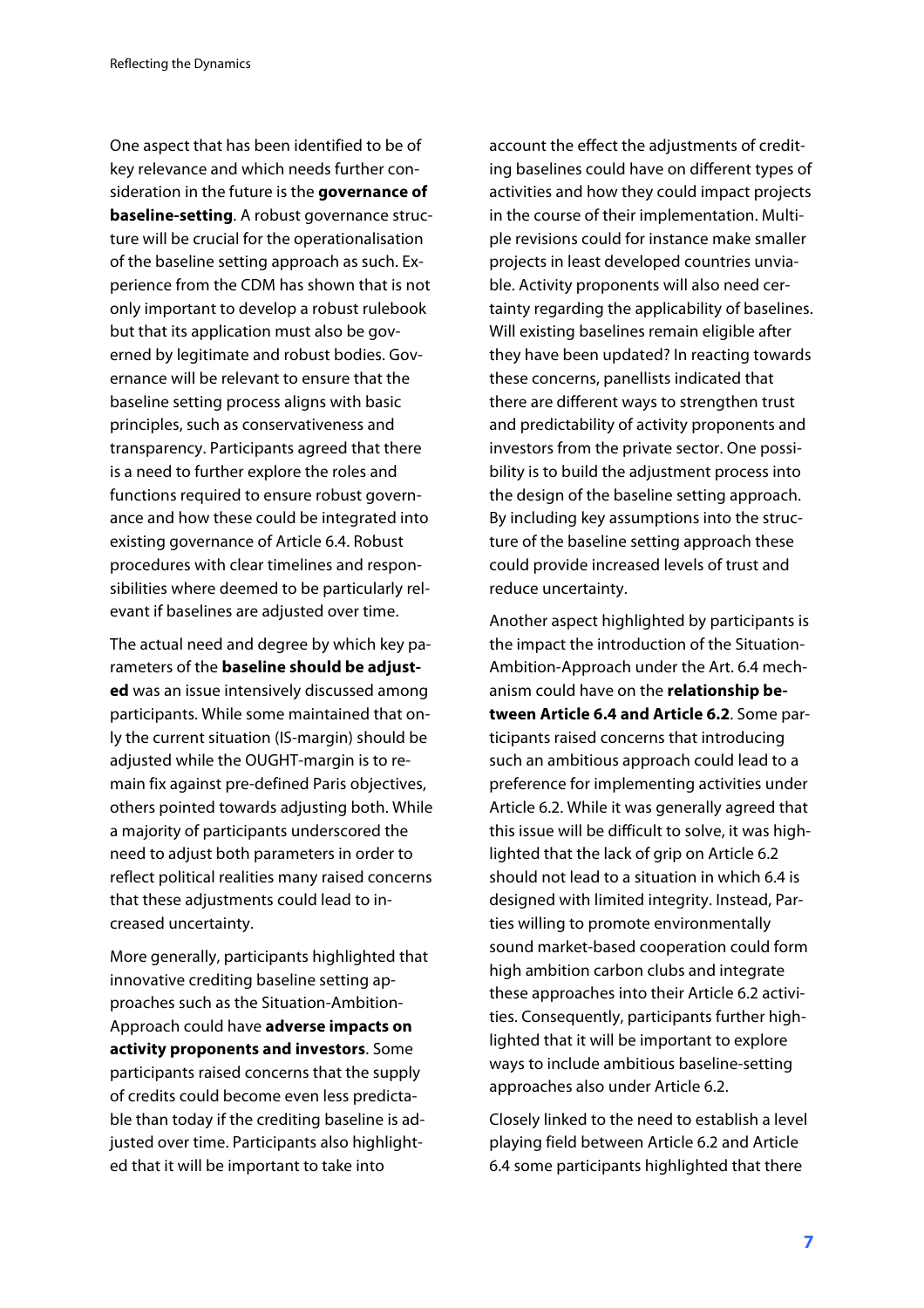is a need to explore possibilities to expand the **applicability beyond specific sectors and technologies**. While the presented approaches are particularly well suited to sectors with homogenous products and/or production processes, their applicability to entire economies or sectors with more diverse products is still unanswered.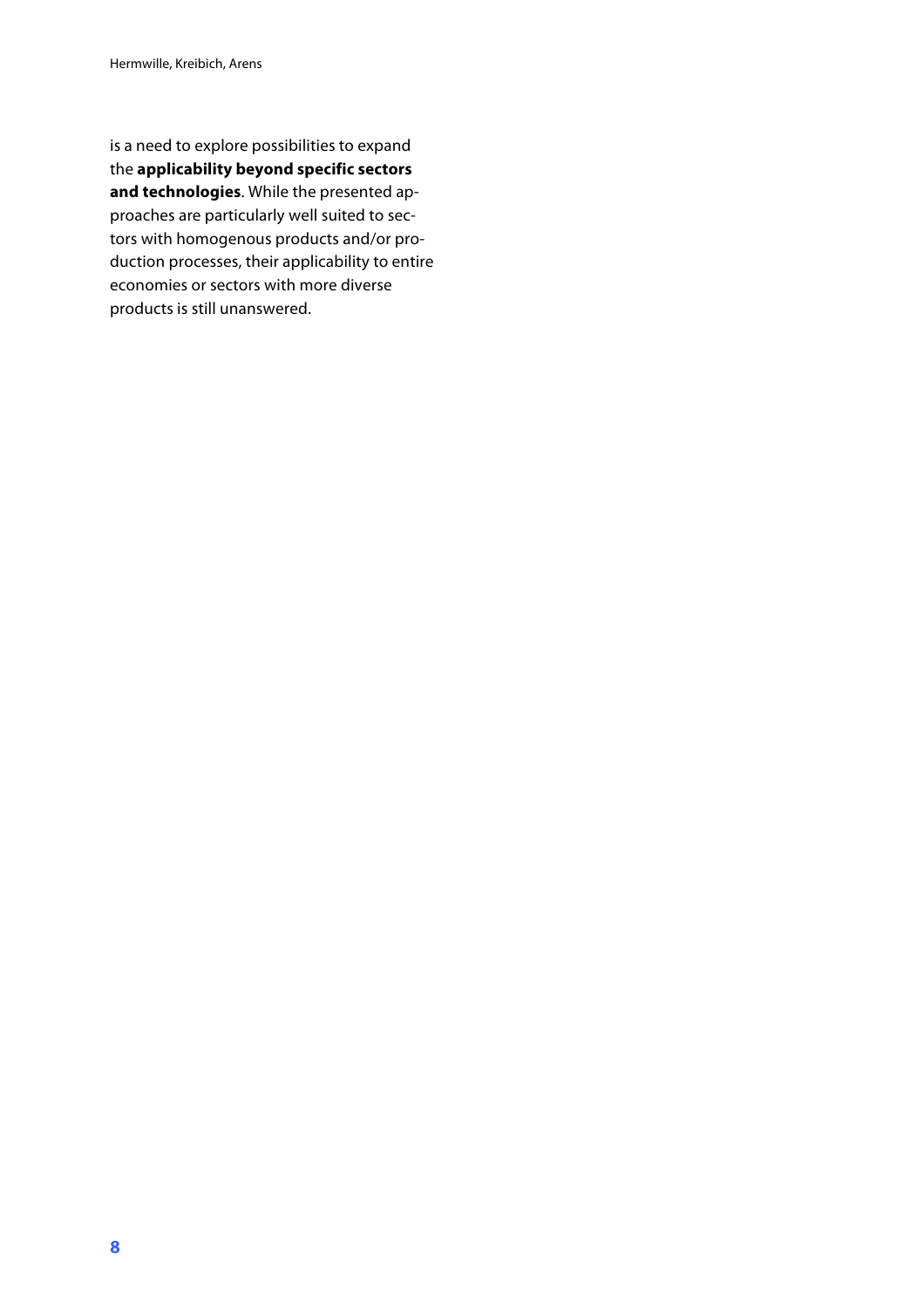## $\bigcap$ utlook

With more than 100 participants, the webinar showed that there is large interest within the community to explore the question of how baselines should be developed post-2020 and to exchange with other stakeholders on this topic. By bringing together researchers, practitioners, negotiators and other stakeholders, the webinar marked the beginning of a broader discussion process that will become ever more relevant as we get closer to the implementation of Article 6.4 activities on the ground.

The webinar provided participants with an overview on the issue of crediting baselines. How it has been applied and evolved under the CDM towards the current discussion in the UNFCCC negotiations and the emergence of innovative baseline setting approaches that systematically take into account future policy developments.

The presentations, the panel discussion and the Q&A session highlighted that baseline setting approaches will be a key element of the future implementation of Article 6.4. The adoption of a rulebook with strong baseline

setting provisions will have to be complemented by a robust and legitimate governance framework. In this regard, the diversity of individual activities and the country contexts in which they are implemented should play a key role. While some countries' NDCs might be a good indicator of where the national climate policy stands, other countries lack the data and capacities required to develop a robust NDC. Here, alternative approaches such as performance-benchmarks could be a better solution.

When developing baseline methodologies and respective governance approaches, policy-makers will have to take these realities into account while at the same time ensuring that the approaches and their application do not undermine environmental integrity, ambition and sustainable development contributions as the main primary objectives of the Article 6.4 mechanism.

#### **Further information:**

Download all presentations, the underlying papers and watch the video documentation of the event at

www.carbon-mechanisms.de/en/baselines\_webinar